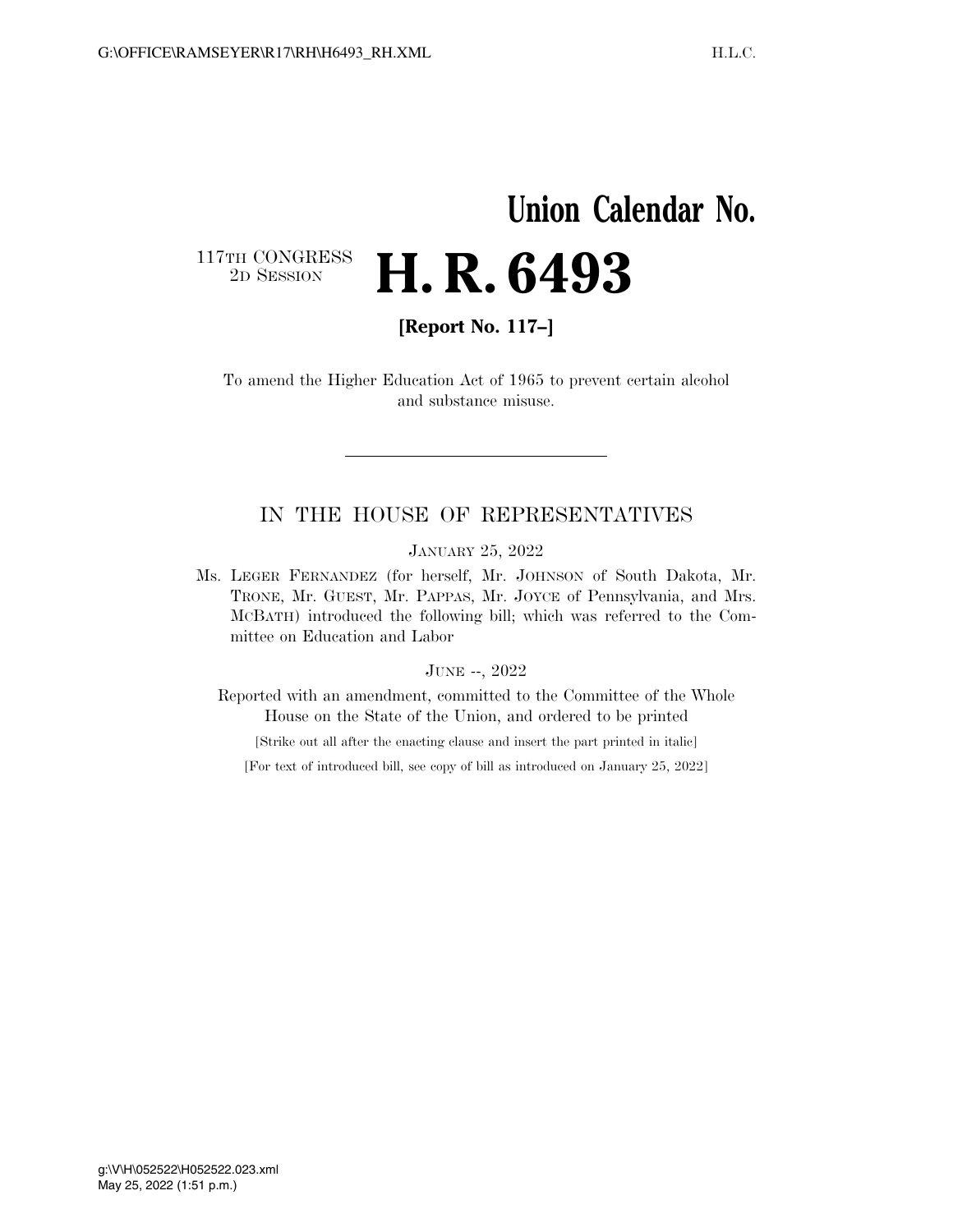# **A BILL**

To amend the Higher Education Act of 1965 to prevent certain alcohol and substance misuse.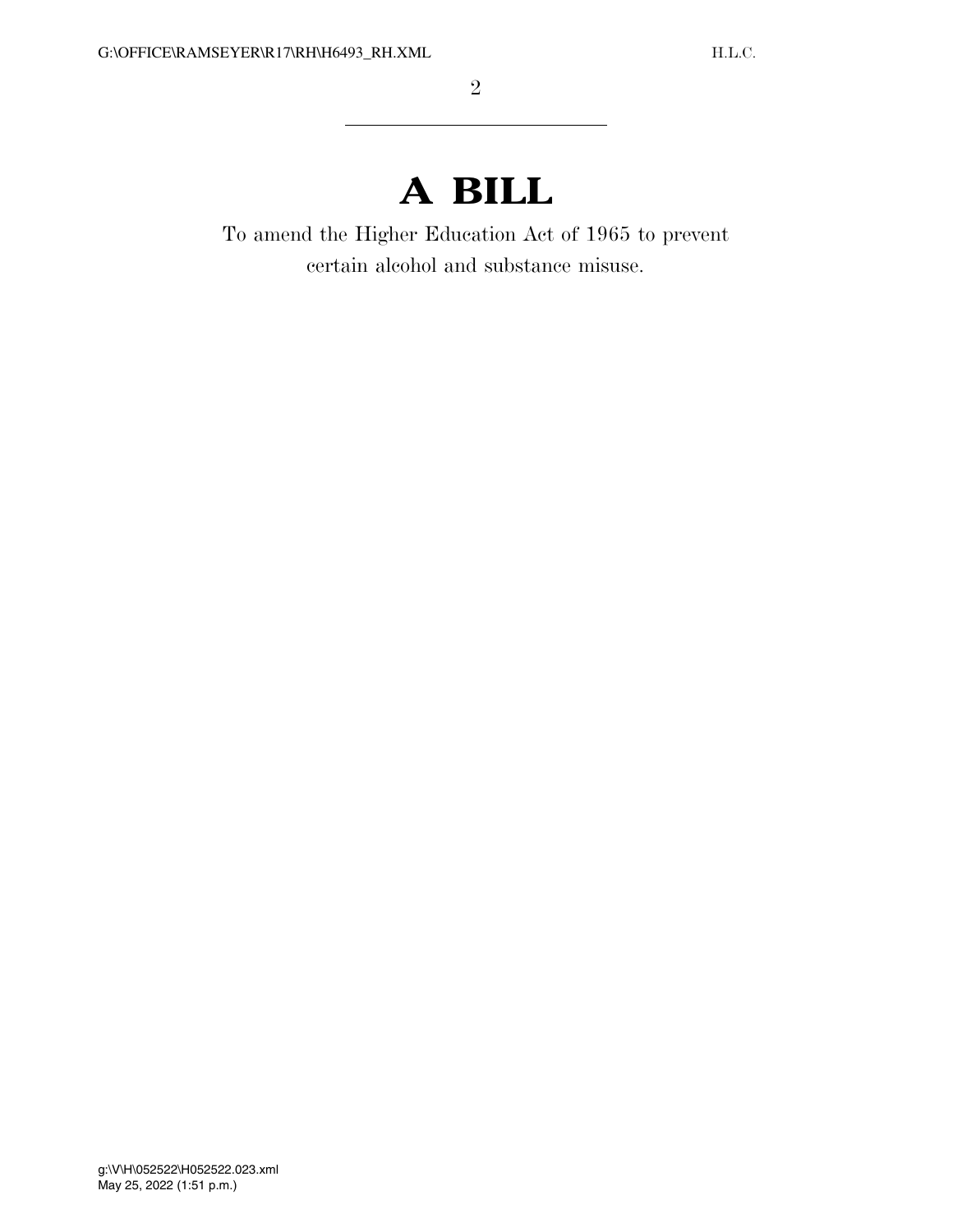| $\mathbf{1}$   | Be it enacted by the Senate and House of Representa-         |
|----------------|--------------------------------------------------------------|
| $\overline{2}$ | tives of the United States of America in Congress assembled, |
| 3              | <b>SECTION 1. SHORT TITLE.</b>                               |
| 4              | This Act may be cited as the "Campus Prevention and          |
| 5              | Recovery Services for Students Act of 2022".                 |
| 6              | SEC. 2. ALCOHOL AND SUBSTANCE MISUSE PREVENTION.             |
| 7              | Section 120 of the Higher Education Act of 1965 (20          |
| 8              | U.S.C. $1011i$ ) is amended—                                 |
| 9              | (1) in the section heading, by striking "DRUG                |
| 10             | <b>AND ALCOHOL ABUSE</b> " and inserting " <b>ALCOHOL</b>    |
| 11             | AND SUBSTANCE MISUSE";                                       |
| 12             | $(2)$ in subsection $(a)$ —                                  |
| 13             | $(A)$ in the matter preceding paragraph $(1)$ ,              |
| 14             | by striking "a program to prevent the use of il-             |
| 15             | licit drugs and the abuse of alcohol by students             |
| 16             | and employees that," and inserting "an evi-                  |
| 17             | dence-based program to prevent alcohol and sub-              |
| 18             | stance misuse by students and employees that,";              |
| 19             | $(B)$ by amending paragraph $(1)(D)$ to read                 |
| 20             | <i>as follows:</i>                                           |
| 21             | "(D) a description of any alcohol or sub-                    |
| 22             | stance misuse counseling, treatment, rehabilita-             |
| 23             | tion, recovery, re-entry, or recovery support pro-           |
| 24             | grams provided by the institution (including in              |
| 25             | partnership with a community-based organiza-                 |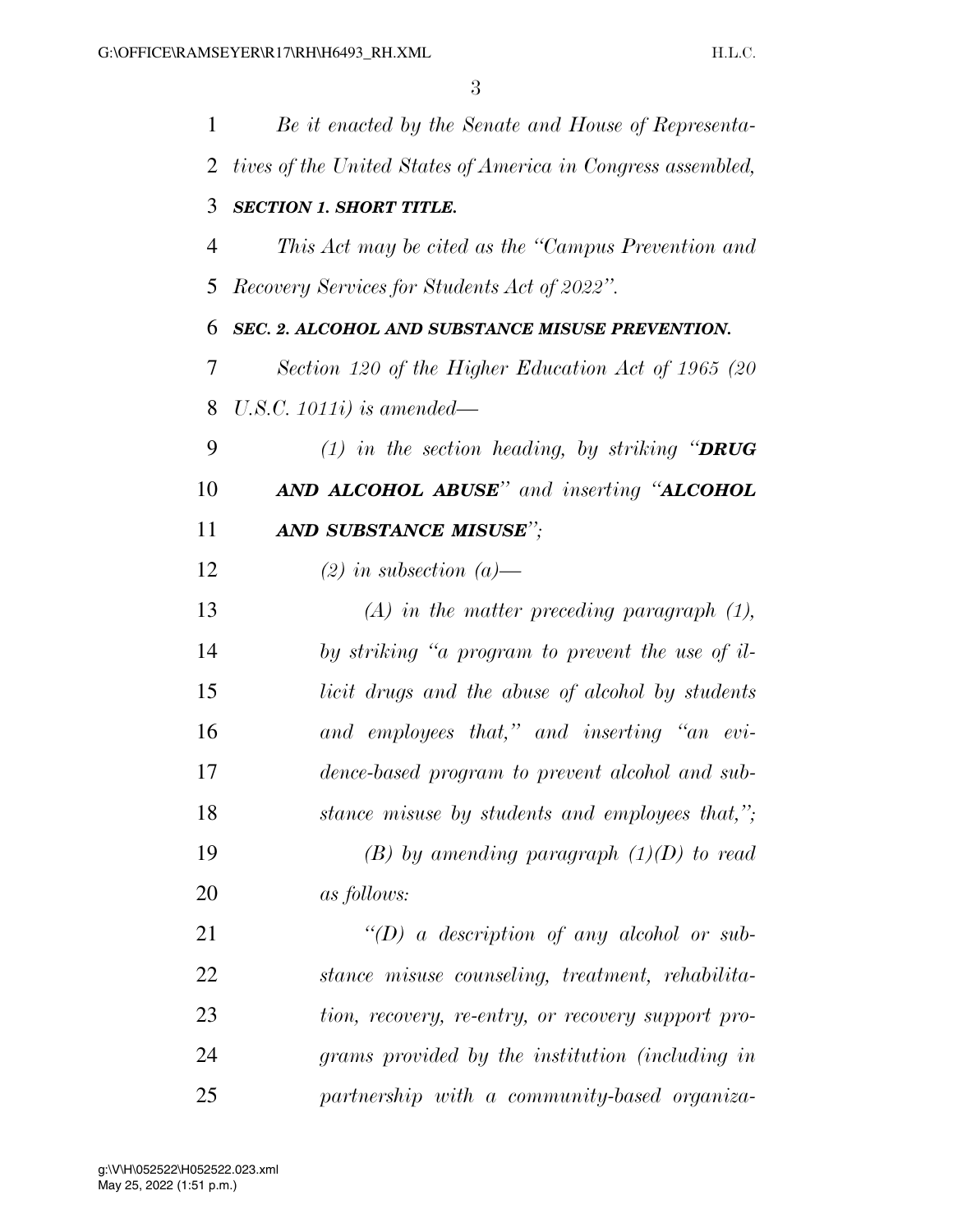| $\mathbf{1}$   | tion) that are available to employees or students;              |
|----------------|-----------------------------------------------------------------|
| $\overline{2}$ | $and$ "; and                                                    |
| 3              | (C) in paragraph $(1)(E)$ , by striking "that                   |
| $\overline{4}$ | the institution will impose" and inserting "of                  |
| 5              | the policies of the institution regarding";                     |
| 6              | $(3)$ in subsection $(c)$ —                                     |
| 7              | $(A)$ in paragraph $(1)$ —                                      |
| 8              | (i) by striking "and" at the end of sub-                        |
| 9              | paragnph(A);                                                    |
| 10             | $(ii)$ in subparagraph $(B)$ , by striking                      |
| 11             | the period and inserting "; and"; and                           |
| 12             | $(iii)$ by adding at the end the fol-                           |
| 13             | lowing:                                                         |
| 14             | $\lq$ <sup>"</sup> (C) compliance assistance to assist institu- |
| 15             | tions in complying with the requirements of this                |
| 16             | section.";                                                      |
| 17             | $(B)$ by redesignating paragraph $(2)$<br>as                    |
| 18             | paragraph $(4)$ ; and                                           |
| 19             | $(C)$ by inserting after paragraph $(1)$ the fol-               |
| 20             | lowing:                                                         |
| 21             | "(2) INTERAGENCY AGREEMENT.—Not later than                      |
| 22             | 180 days after the date of enactment of this para-              |
| 23             | graph, the Secretary shall enter into an interagency            |
| 24             | agreement with the Secretary of Health and Human                |
| 25             | Services to-                                                    |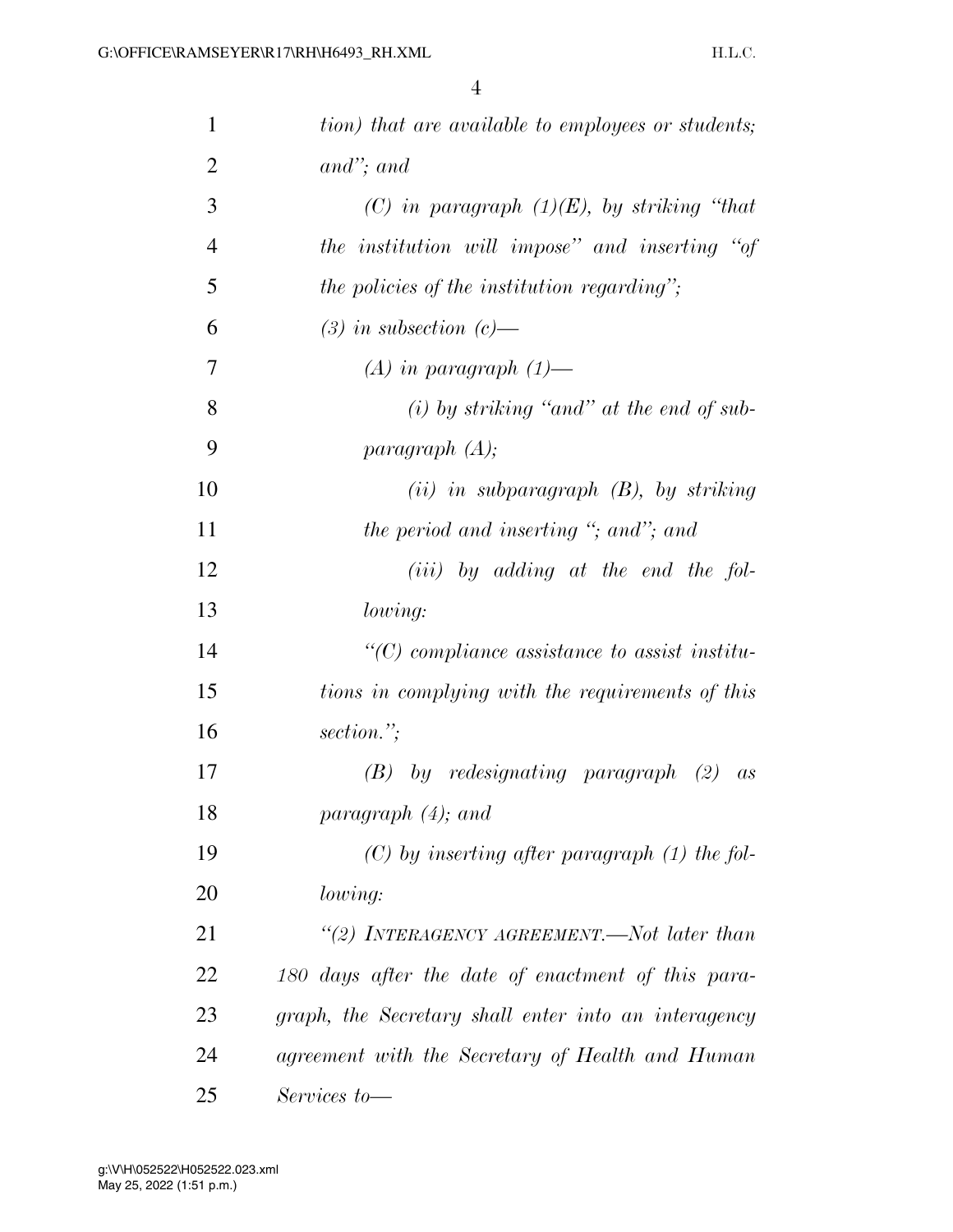| $\mathbf{1}$   | $\lq (A)$ develop best practices that inform cri-      |
|----------------|--------------------------------------------------------|
| $\overline{2}$ | teria which satisfy the requirement under sub-         |
| 3              | section $(a)$ that an institution of higher edu-       |
| $\overline{4}$ | cation has adopted and has implemented an evi-         |
| 5              | dence-based program described in such sub-             |
| 6              | section;                                               |
| 7              | $\lq\lq(B)$ establish a process for disseminating      |
| 8              | the best practices for adopting and implementing       |
| 9              | such an evidence-based program; and                    |
| 10             | $\lq\lq C$ establish a process that promotes co-       |
| 11             | ordination and collaboration between institu-          |
| 12             | tions of higher education and the respective State     |
| 13             | agencies that administer the Substance Abuse           |
| 14             | Prevention and Treatment Block Grants pursu-           |
| 15             | ant to subpart II of part B of title XIX of the        |
| 16             | Public Health Service Act (42 U.S.C. 300x-21).         |
| 17             | "(3) GUIDANCE.—Not later than 1 year after the         |
| 18             | date of the enactment of this paragraph, the Secretary |
| 19             | shall, in coordination with the Secretary of Health    |
| 20             | and Human Services, issue guidance with respect to     |
| 21             | the criteria described in paragraph $(2)(A)$ ."; and   |
| 22             | $(4)$ in subsection $(e)$ —                            |
| 23             | $(A)$ in the subsection heading, by striking           |
| 24             | " <b>DRUG ABUSE</b> " in the heading and inserting     |
| 25             | "SUBSTANCE MISUSE";                                    |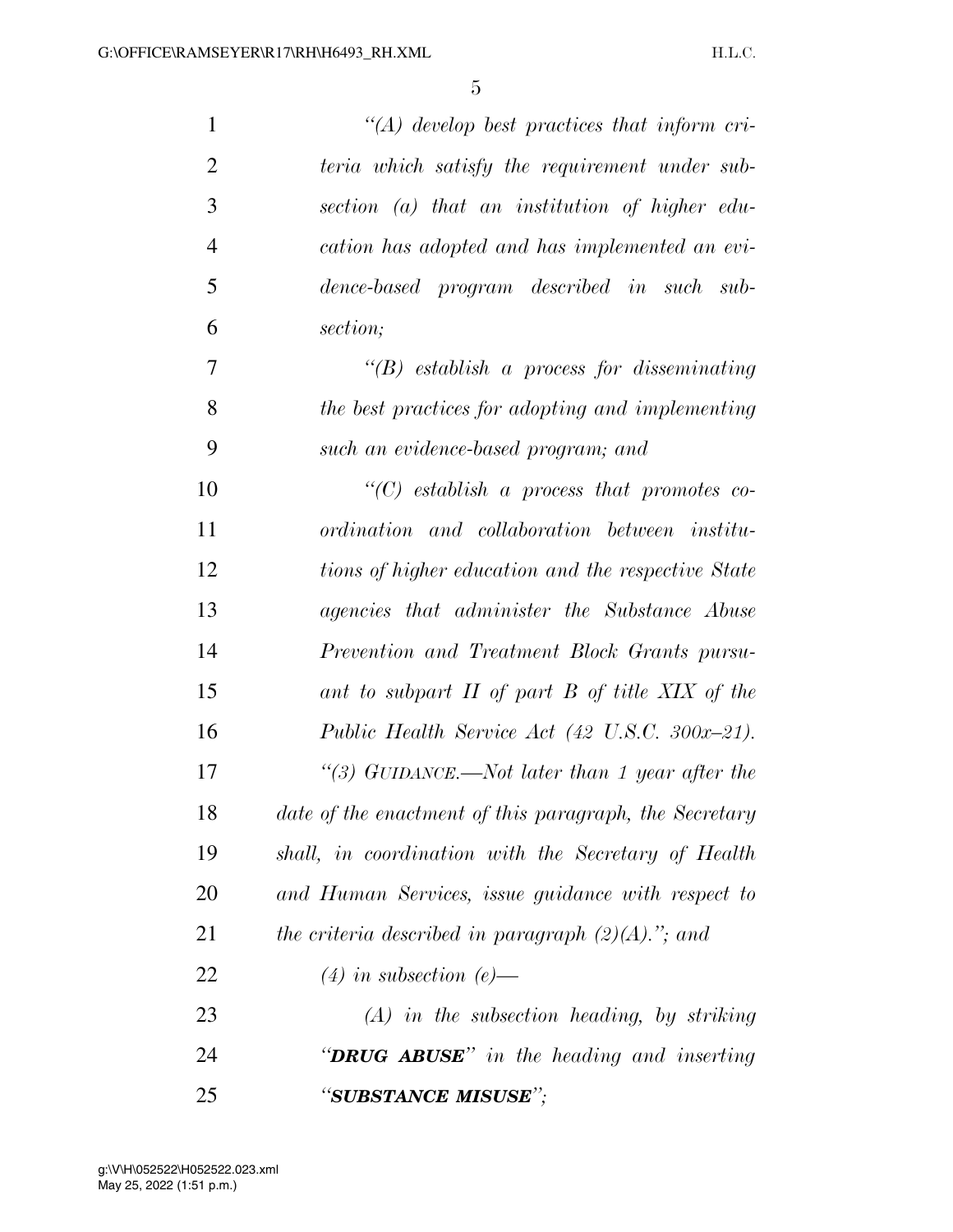| $\mathbf{1}$   | $(B)$ in paragraph $(1)$ —                            |
|----------------|-------------------------------------------------------|
| $\overline{2}$ | $(i)$ by striking "other organizations"               |
| 3              | and inserting "community-based organiza-              |
| $\overline{4}$ | tions that partner with institutions of high-         |
| 5              | er education";                                        |
| 6              | (ii) by striking "programs of preven-                 |
| 7              | tion, and education (including treatment-             |
| 8              | referral) to reduce and eliminate the illegal         |
| 9              | use of drugs and alcohol and the violence             |
| 10             | associated with such use" and inserting               |
| 11             | "evidence-based programs of alcohol and               |
| 12             | substance misuse prevention and education             |
| 13             | (including programs to improve access to              |
| 14             | treatment, referral for treatment services, or        |
| 15             | crisis intervention services) to eliminate il-        |
| 16             | legal substance use, decrease substance mis-          |
| 17             | use, and improve public health and safety";           |
| 18             | and                                                   |
| 19             | (iii) by striking "alcohol and drug                   |
| 20             | abuse" and inserting "substance use dis-              |
| 21             | order":                                               |
| 22             | $(C)$ by redesignating paragraphs $(2)$               |
| 23             | through $(5)$ as paragraphs $(3)$ through $(6)$ , re- |
| 24             | spectively; and                                       |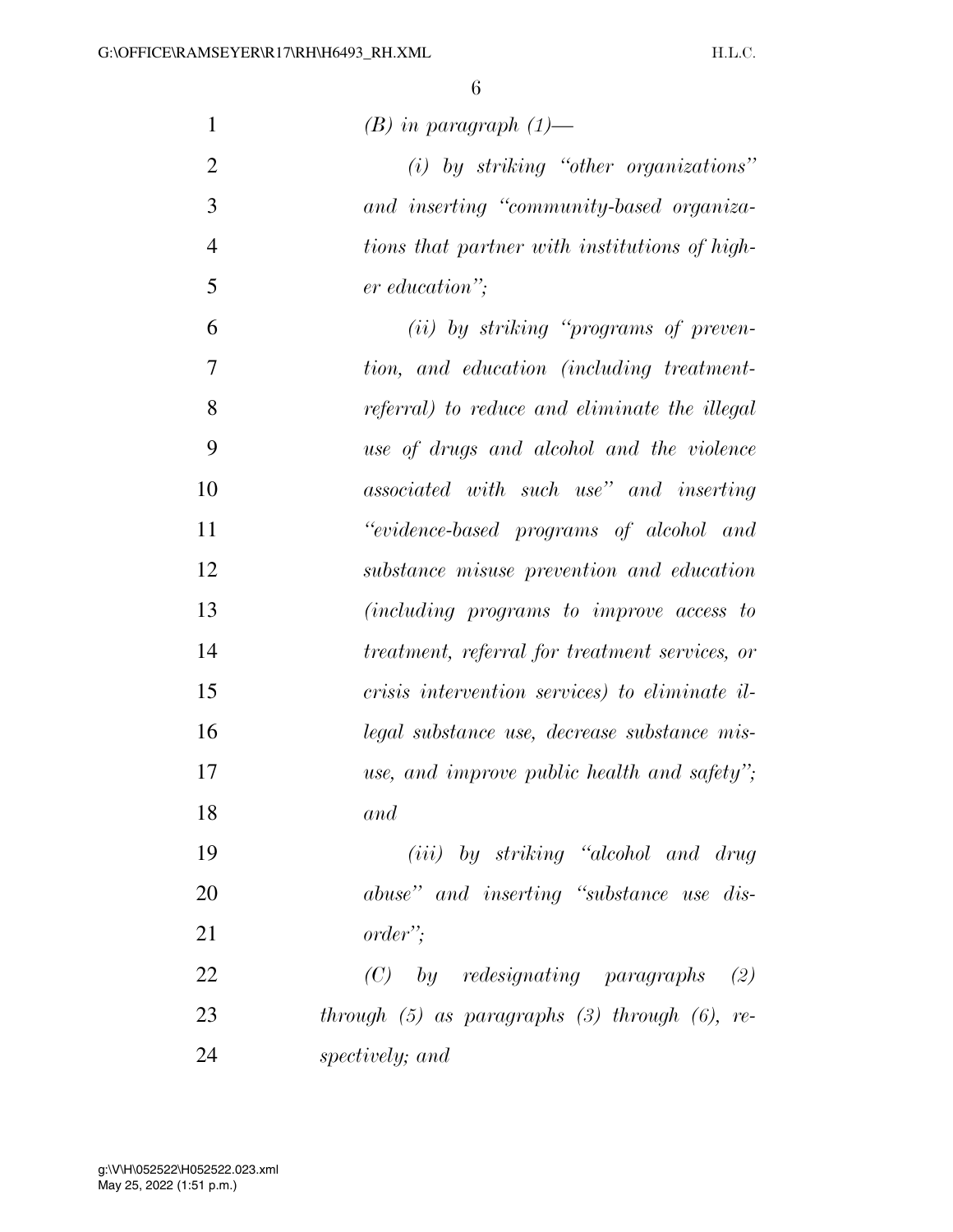| $\mathbf{1}$   | $(D)$ by inserting after paragraph $(1)$ the fol-     |
|----------------|-------------------------------------------------------|
| $\overline{2}$ | lowing:                                               |
| 3              | "(2) ADDITIONAL USES.—In addition to the ac-          |
| $\overline{4}$ | tivities described in paragraph (1), a grant or con-  |
| 5              | tract awarded under paragraph (1) may be used to      |
| 6              | carry out one or more of the following evidence-based |
| 7              | programs or activities:                               |
| 8              | "(A) Providing programs for recovery sup-             |
| 9              | port services, and peer-to-peer support services      |
| 10             | and counseling for students with a substance use      |
| 11             | disorder.                                             |
| 12             | $\lq\lq B$ ) Promoting integration and collabora-     |
| 13             | tion in campus-based health services between pri-     |
| 14             | mary care, substance use disorder services, and       |
| 15             | mental health services.                               |
| 16             | $\lq\lq C$ ) Promoting integrated care services for   |
| 17             | students related to screening, diagnosis, preven-     |
| 18             | tion, and treatment of mental, behavioral, and        |
| 19             | substance use disorders.                              |
| 20             | "(D) Providing re-entry assistance for stu-           |
| 21             | dents on academic probation due to their sub-         |
| 22             | stance use disorder.                                  |
| 23             | $\lq\lq(E)$ Preventing fatal and nonfatal             |
| 24             | overdoses, including restoring existing mental        |
| 25             | health and substance use disorder services after a    |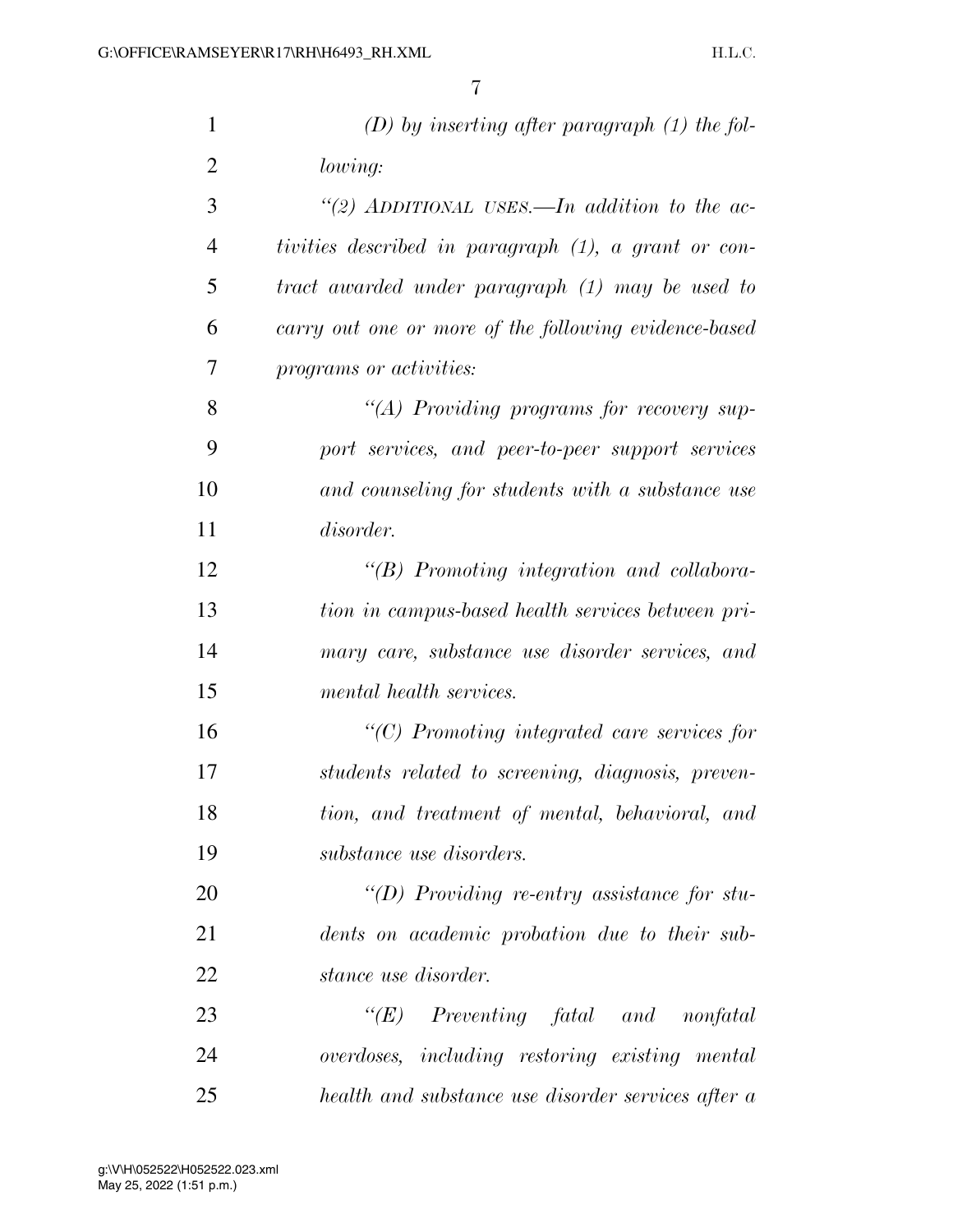| $\mathbf{1}$   | natural disaster or public health emergency de-         |
|----------------|---------------------------------------------------------|
| $\overline{2}$ | clared by the Secretary of Health and Human             |
| 3              | Services under section 319 of the Public Health         |
| $\overline{4}$ | Service Act (42 U.S.C. 247d).                           |
| 5              | $\lq\lq(F)$ Providing education to students, fac-       |
| 6              | ulty, or other personnel on—                            |
| 7              | $"(i)$ recognizing the signs and symp-                  |
| 8              | toms of substance use disorder, and how to              |
| 9              | engage and support a person in a crisis sit-            |
| 10             | <i>uation</i> ;                                         |
| 11             | $``(ii)$ resources available in the commu-              |
| 12             | nity, within the institution of higher edu-             |
| 13             | cation, and other relevant resources for in-            |
| 14             | dividuals with a substance use disorder;                |
| 15             | and                                                     |
| 16             | $``(iii)$ safely de-escalating crisis situa-            |
| 17             | tions involving individuals with a substance            |
| 18             | use disorder."; and                                     |
| 19             | $(E)$ by amending paragraph $(6)$ , as redesig-         |
| 20             | nated by subparagraph $(C)$ , to read as follows:       |
| 21             | "(6) AUTHORIZATION OF APPROPRIATIONS.-                  |
| 22             | There are authorized to be appropriated to carry out    |
| 23             | this section \$15,000,000 for fiscal year 2023 and each |
| 24             | of the 5 succeeding fiscal years.".                     |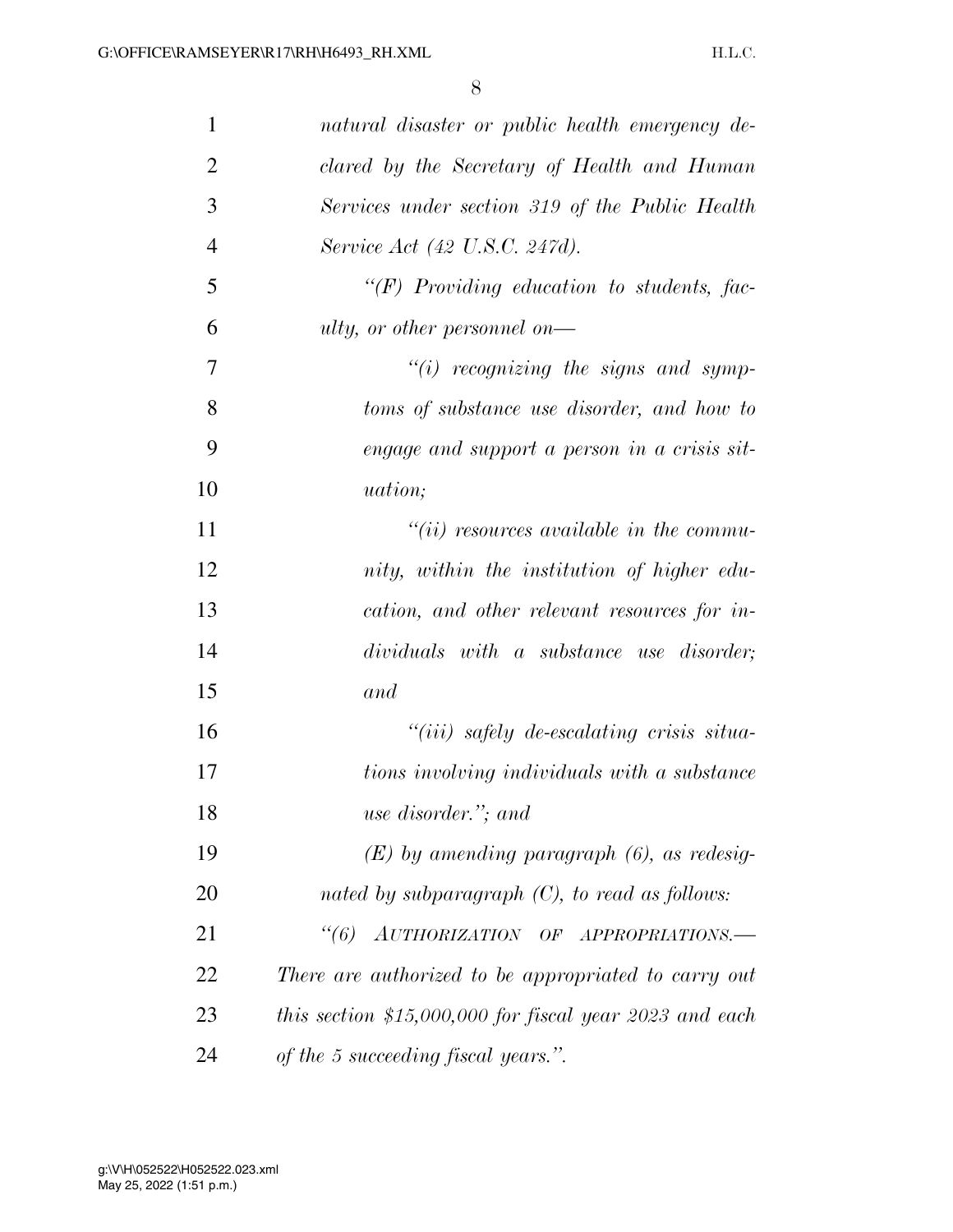### *SEC. 3. PROGRAM PARTICIPATION AGREEMENTS.*

 *Section 487(a)(10) of the Higher Education Act of 1965 (20 U.S.C. 1094(a)(10)) is amended—* 

 *(1) by striking ''(10)'' and inserting ''(10)(A)''; (2) by striking ''a drug abuse prevention pro- gram'' and inserting ''an alcohol and substance mis- use prevention program in accordance with section 120''; and* 

*(3) by adding at the end the following:* 

 *''(B) The institution shall be considered in com- pliance with the requirements of subparagraph (A) unless there is a showing that the institution knowing and willfully did not implement a prevention pro-gram described in such subparagraph.''.* 

*SEC. 4. REPORT.* 

 *The Secretary of Education shall report to the Com- mittee on Education and Labor of the House of Representa- tives and the Committee on Health, Education, Labor, and Pensions of the Senate on the efforts of the Secretary carried out under the amendments made by this Act, and best prac- tices from institutions receiving a grant under section 120(e) of the Higher Education Act of 1965 (20 U.S.C. 1011i(e)), as amended by section 2 of this Act—* 

 *(1) not later than one year after the date of en-actment of this Act; and*